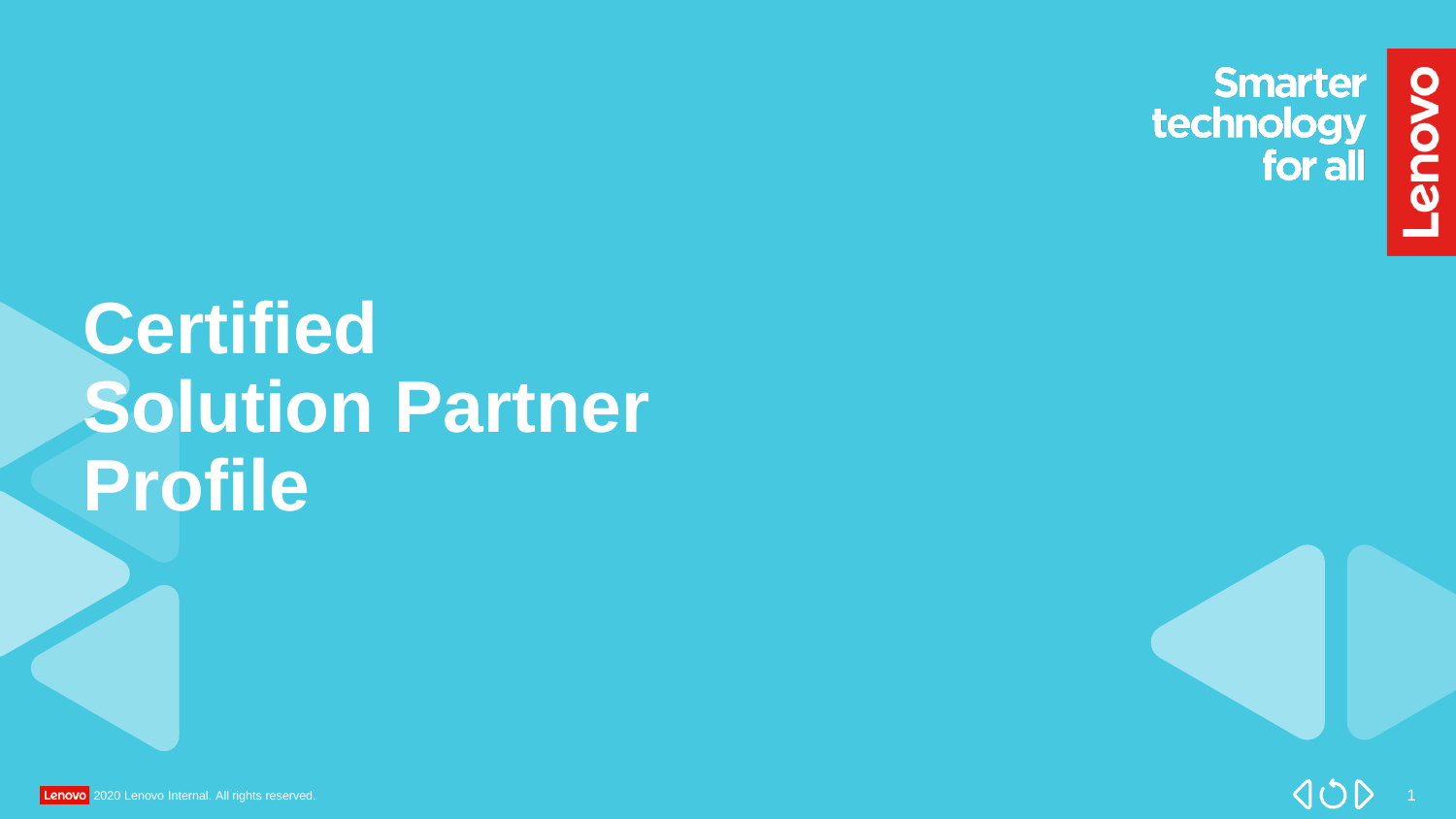# **IoT, Edge and Cloud technologies to help fight Covid**

**A touchless solution that helps flatten the curve and provide real time data that is accurate and affordable.**



Clovity and Lenovo collaboratively developed a Touchless Thermal Body Scanner that within a second can detect and record body temperature at 2 meters away.

Clovity is an IoT as a Service platform and we bundle cloud, software and hardware into an affordable, accurate and customizable solution for returning back to work or areas of interest.

Our solution enables employers to screen for possible elevated body temperatures as a way to keep facilities safe. The data gathered at the edge can provide insights into trending and exact measurements of screening indicators.

Leveraging Lenovo's ThinkCentre M90n Nano IoT Smart Edge device and Microsoft Azure services, the solution combines to create a touchless experience to managing body temperature screen.



We know that we will get back to work and every work campus and facilities will implement some type of new screenings to keep their employees, their customers, their students, staff and their vendors safe to help prevent the virus from spreading in their community. Until a vaccine is created, the virus will still be a risk, but employers and facilities administrators can use these tools to help keep the spread of the virus low and workplaces as safe as possible.

## **Solution**

Clovity along with leading US Thermal technology OEM manufacturer and install provider has developed an end-to-end Smart Thermal IoT Solution deployed on Azure to deliver a safe and easily deployable infrastructure to provide accurate and reliable thermal camera data. Clovity's connected software provides the aggregation and visualization of data on a single screen and can easily be integrated with entrance access controls and enhanced to be secure contactless facial recognition security solution and/or attendance management system



# **Introduction** COVITY ConsorNet Challenges **Teatures/Results**

#### **Designed and calibrated for body temperature**

• Unlike typical industrial thermal cameras, technology was developed for precise body temperature measurement and includes a fixed heat source that maximizes accuracy.

#### **Enables social distancing**

• Non-contact, non-invasive screening eliminates contact between screening personnel and participants

### **Affordable**

• Pricing includes HW, SW and Installation and the solution is designed for mid-tier or higher market

#### **Fast, automated screening**

• In seconds, the system automatically detects a face, finds the most reliable spot to measure and displays a pass/fail alert based on the customizable alarm temperature

### **Proven technology**

• Thermal imaging has been used globally for years as a fast, non-invasive way to measure temperature

### **Easy to install and easy to use**

Start scanning in minutes post installations